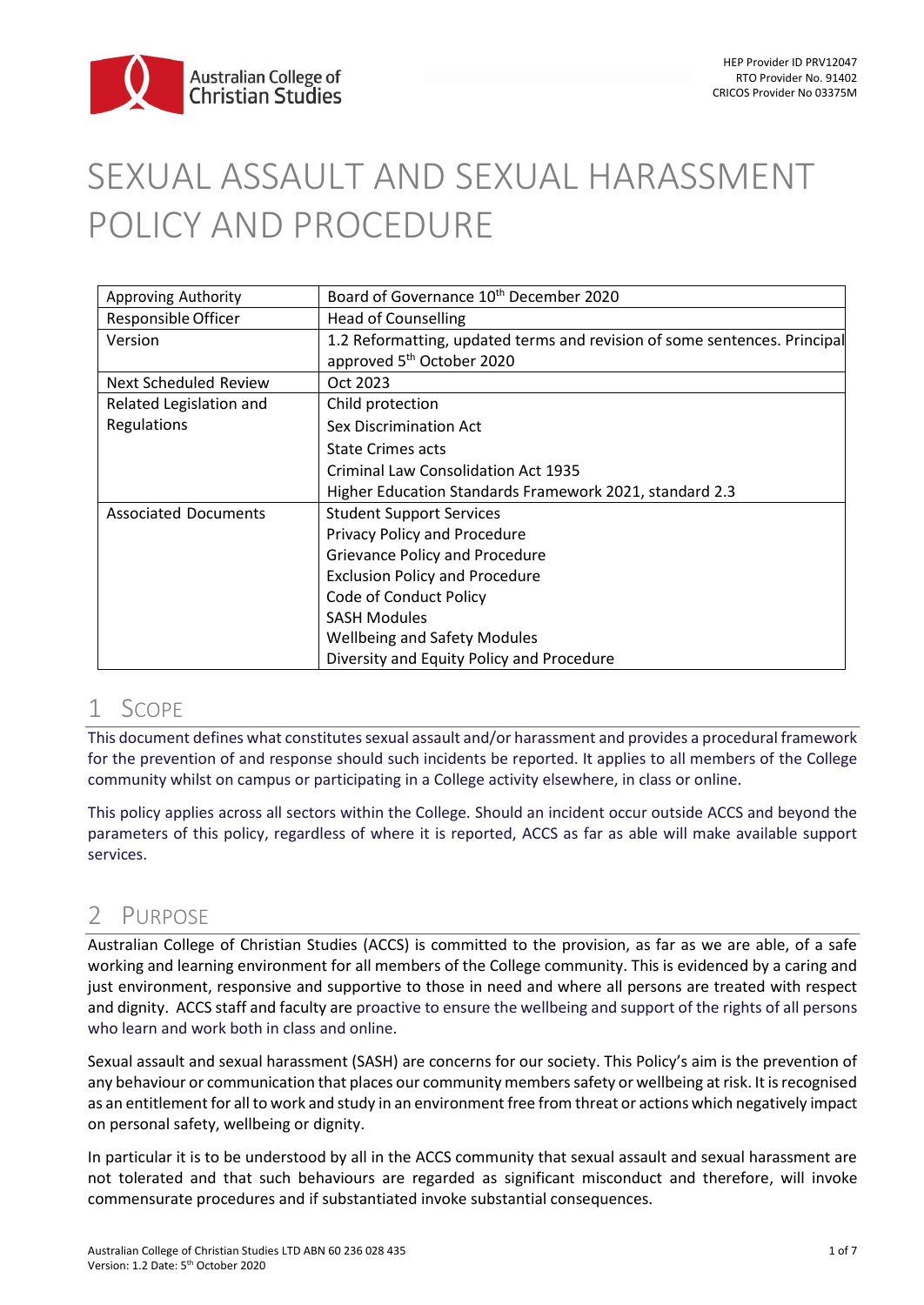

## 3 DEFINITIONS

This policy relies upon the following definitions to direct responses.

**Sexual Assault:** Sexual assault occurs when a person is forced, coerced or tricked into sexual acts against their will or without their consent or if consent is withdrawn, or if a child or young person under 18 is exposed to sexual activities. Some forms of sexual assault, such as rape, assault of a sexual nature, acts of gross indecency and sexual intercourse without consent, indecent exposure, stalking or unlawful observations and recordings in breach of privacy or obscene communications are also criminal offences and may be reported to the Police as guided by law.

**Sexual Harassment:** Sexual harassment means any unwanted, unwelcome or uninvited behaviour or conduct of a sexual nature, which makes a person feel offended, humiliated and/or intimidated. Sexual harassment includes behaviour that makes the personal environment uncomfortable or threatening in a sexually hostile way. Sexual harassment may include personal interaction and interactions virtual environments or online through such as the sharing of sexually explicit emails, messaging, other forms of social media, sharing of sexually explicit material, jokes or requests. If sexual harassment includes behaviour that causes humiliation, pain, fear or intimidation, it can also amount to sexual assault.

**Consent (in this context):** Consent, as defined in section 46 of the Criminal Law Consolidation Act 1935 (SA) ("CLCA") means freely and voluntarily agreeing to sexual activity.

Means people voluntarily agree to sexual activity and accept responsibility for their own and for others safety. Consent can be withdrawn at any time. Consent cannot be given if a person is under 16 years of age, not able to understand or make decisions for them self.

**A Disclosure**: Involves the sharing of information about an incident(s) of sexual assault or sexual harassment with another person. Disclosures can be made to anyone and are usually made to a person who is known and trusted. A person who discloses may not want to make a formal report and may instead be looking for information about resources and support. (UA Guidelines 2018, p.12).

**Formal Reporting**: Refers to providing a formal account or statement about sexual assault or sexual harassment to a person or institution that has the authority to take action. Reporting can be an outcome of disclosure, but it is not the only possible outcome. (UA Guidelines 2018, p.12).

**First Responder:** An ACCS staff member who is sought to provide support to someone subject to sexual assault or sexual harassment. A first responder then may support the reporter to the appropriate person for further response if required.

**Complainant**: Refers to a person who has made a complaint of an incident of assault or harassment.

**Alleged offender**: Refers to a person who has been identified in a report or allegation as having committed an offense.

**Witness**: Refers to a person who has observed or been informed of an occurrence and have reported it.

**Staff member:** Means all College employees casual, full time and adjunct.

**Student:** Means a person enrolled in the College.

**Code of Conduct**: Is the documented expectations as outlined in the Code of Conduct policy.

**College activity**: Is that which involves staff or students in general operations or representation.

**Counsellor**: Is a trained counsellor who works with students facing personal challenges to empathise, encourage and guide them.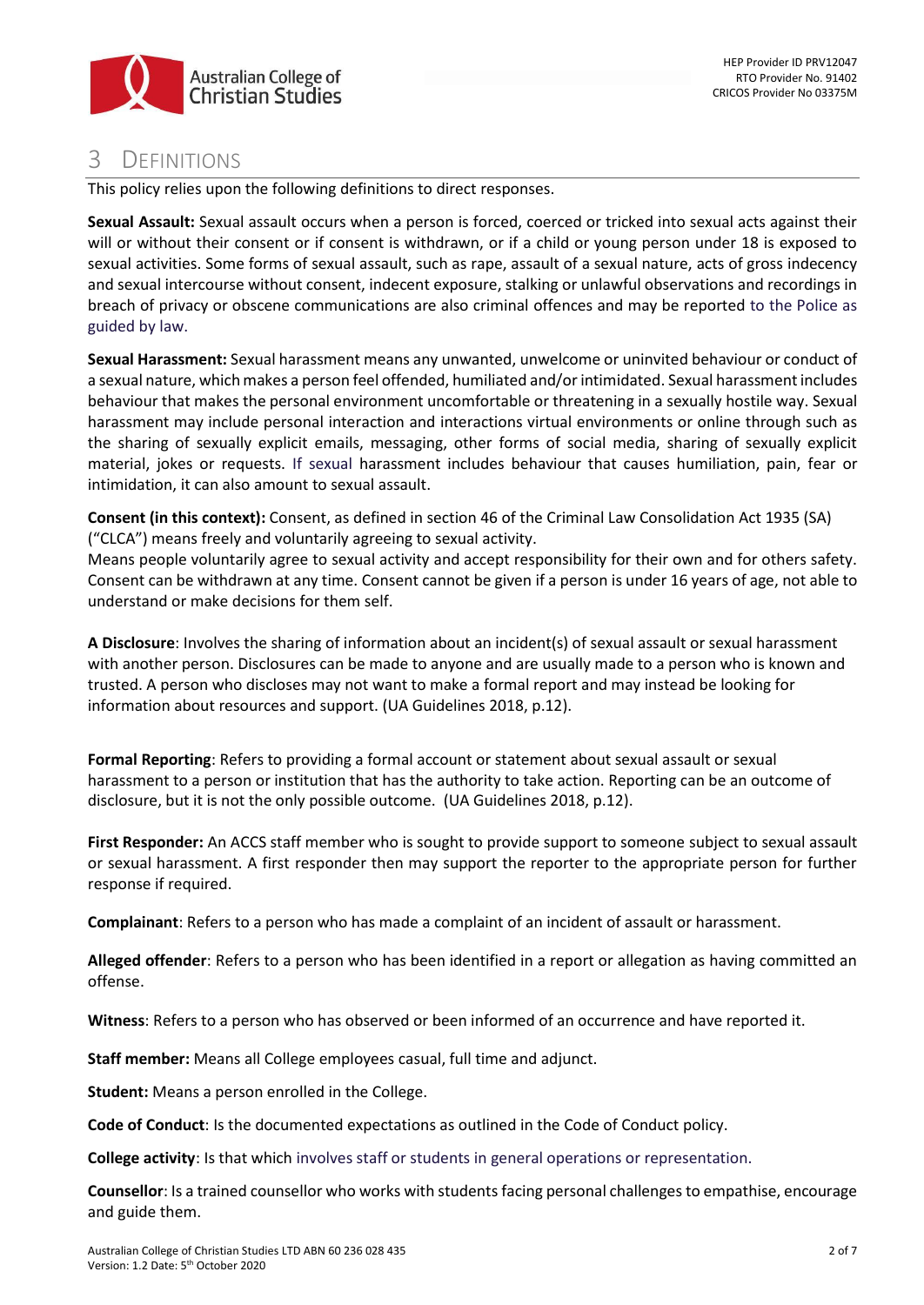

# 4 POLICY/PROCEDURE STATEMENT

In keeping with all support policies ACCS aims to foster a spirit of harmony, Christian love and goodwill within the College community and broader community involvement. Where appropriate the inclusion of the principles of this policy will be incorporated into various College communication opportunities such as whilst not limited to cyclic reviews, staff meeting consultations, and lesson content in order to raise awareness. The College intent is to remain diligent for the prevention of and SASH related possibility or occurrences and the safety and wellbeing of all members of the immediate College and broader community and future workplaces.

ACCS acknowledges that all sexual assault and sexual harassment are unlawful and unacceptable in our community and or society and therefore extend this policy to any occurrence on site, online, physical, verbal or written.

Students are to be informed of the accessibility and availability of the faculty and administration staff, and in particular the Student Counsellor, for reporting, consultation and assistance. The faculty and staff will make every attempt to be immediately responsive, fair, honest and unbiased in their interaction with others and in particular, students.

Where there are issues or grievances, every effort is to be made to address these as expeditiously as possible, with due regard to natural justice and in a spirit of understanding, compassion and integrity, maintaining the standards and Christian ethos of the College.

The policy has been formulated in consultation with the students and staff within the Student Wellbeing and Safety Committee and applies to all College facilities, communications and events.

It is the responsibility of all members of the College community to maintain a working and learning environment free from sexual assault and sexual harassment. This applies to all who work, study, visit or support in any activity and function within or for the College both on site and online, through any means of contact or communication medium.

Staff and faculty onsite are aware of the need for monitoring safe work spaces and practices.

Both onsite and adjunct faculty are aware of the potential for SASH related misconduct online and the need to maintain diligence for safe guarding students, colleagues and shared sites.

All complaints are to be responded to with fairness, sensitivity to those involved, confidentiality as per the policy and in a timely manner.

The ACCS Policy is framed by the following:

- The maintenance of an environment free from sexual assault or sexual harassment
- All members of the College community are to be treated with respect
- Training provided to staff and faculty to raise awareness of rights and responsibilities, procedures, practices and consequences
- The addition of such training to the induction processes for new staff
- Available, effective complaint procedures centered on fairness and justice to students
- Response to all complaints and reports with sensitivity, promptness, privacy and support
- Maintenance of a strong commitment to a high code of conduct
- New student orientation and mandatory participation in training modules

### **Orientation of New Students**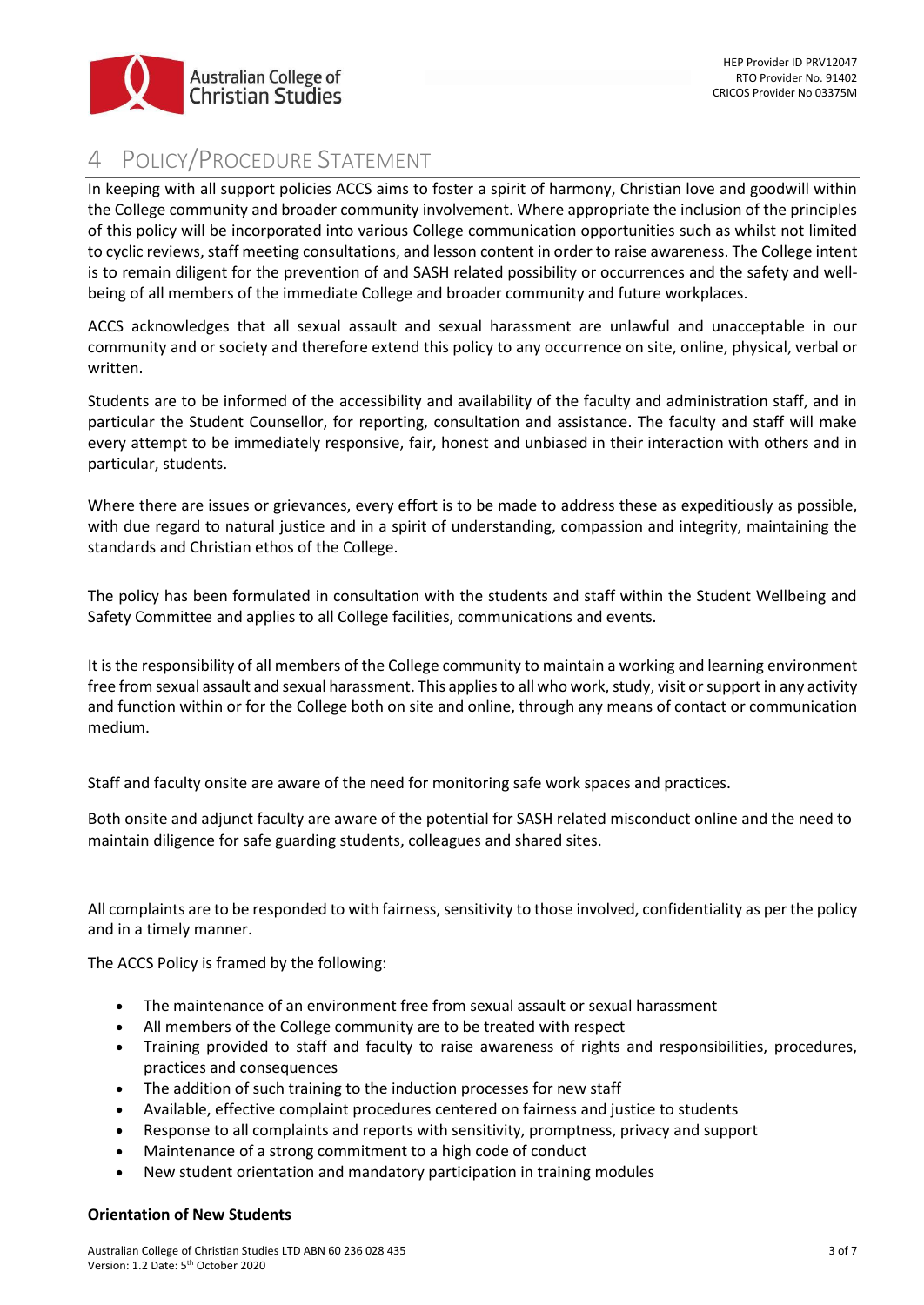

Aspects relating to SASH practices and policy are outlined to students during the orientation presentation at the beginning of each trimester.

Completion of student modules regarding College expectations and procedures within the scope of this policy is mandatory for all new students. They are located on the Student Information Page on the Moodle portal.

#### **Response Training**

Staff completion of a training module regarding the College expectations and procedures for response and support for students is mandatory and is located on the Staff Information Page on the Moodle portal. First Responders do not offer medical or counselling advice. They are, however, trained to provide an appropriate and supportive first response to a disclosure of sexual misconduct.

#### **Support Personnel**

The following are means by which members of the College community may access immediate and ongoing support should they need to with regard to sexual assault or sexual harassment. It is also noted that ongoing counselling and academic support may be required should it be requested by a student who has been a victim of assault or harassment externally to the College.

#### **Language Support**

If required, students are provided English language assistance through the assistance of an English Language Tutor or Korean student support personnel.

#### **Counselling**

A counsellor and chaplain are available at the College should students require counselling support. Students are also advised to seek help through online support providers or through appointments with professionals outside the College.

#### **Security**

Appropriate security for College events and within the online environment

#### **Special Academic Allowances**

Where circumstances impact a student's ability to complete their studies, they may authorise the Dean of Students, or the counsellor to contact the Dean of Studies, who will provide advice or suggest alternative avenues of assistance.

Allowances made for students include but are not limited to, additional time for assessments and examinations and or alternative forms of assessment.

#### **Reporting Procedure**

Should any student or staff member consider their personal well-being or safety is compromised while on campus they are to immediately notify a staff member. Confidentiality will be safeguarded if the report is of a private or personal nature. Appropriate action will be taken by the College to ensure the immediate wellbeing and safety of the victim.

Online students who consider their personal wellbeing or safety is compromised by inappropriate online communication by a member of the College staff or another student are to report their concern immediately to the Dean of Students or the Principal. The College will respond immediately to the report to ensure the preservation of privacy and online security for each ACCS student.

ACCS considers any form of sexual assault or sexual harassment, whether physical or verbal, as totally unacceptable. Any student who feels they are a victim of such harassment or assault by a fellow student or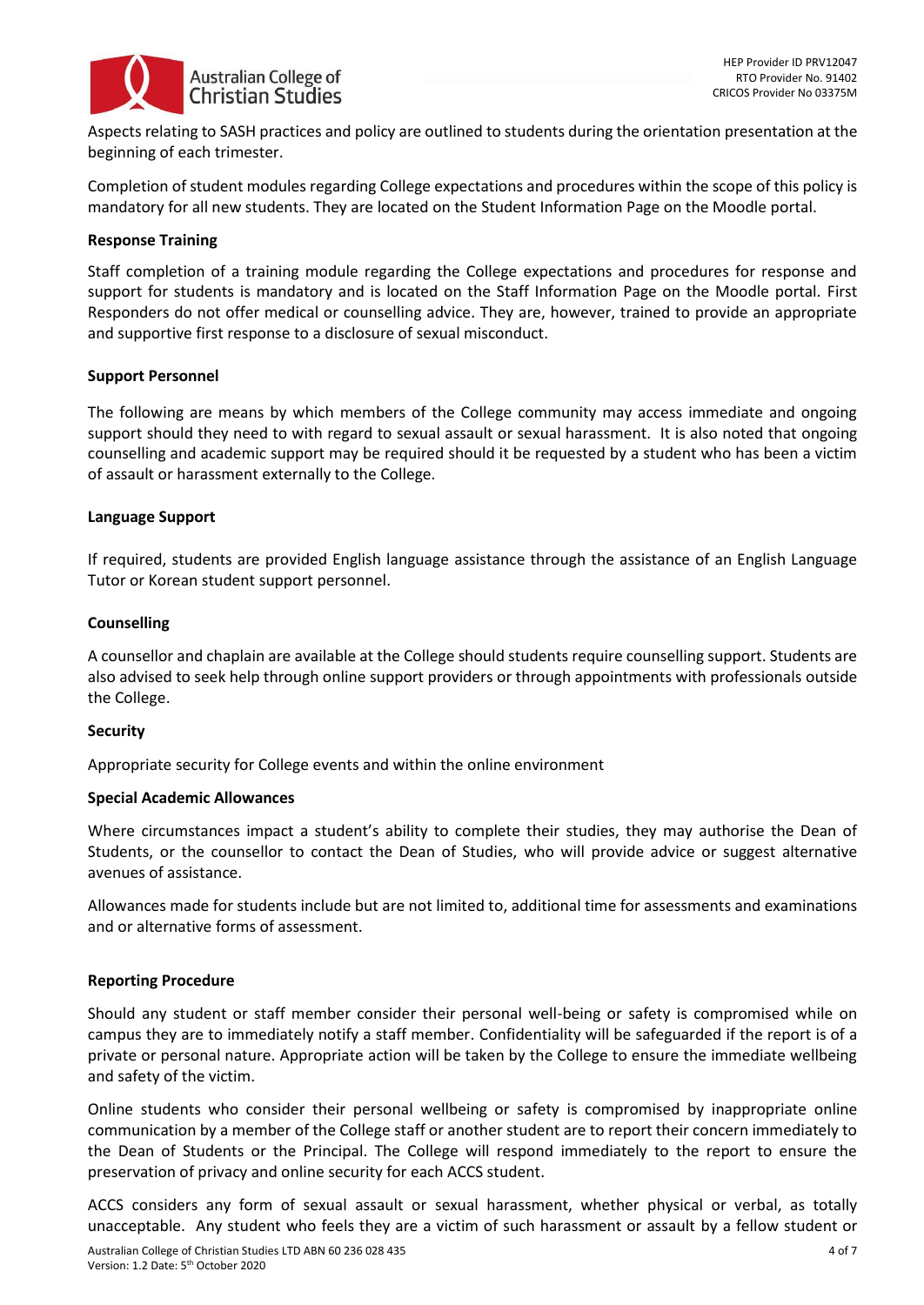

member of the College community, has the right to immediately notify the Principal or another senior member of the College staff. Should the student wish, they may, instead, report the incident to the College counsellor. The student's confidentiality and privacy will be protected at all times.

Should an allegation include behaviours that may be considered as a criminal offence, the victim will be encouraged to report the incident directly to the police or to request the College contact assist them to do so.

Should the community need to be made aware of circumstances for ongoing safety, general information precluding the identification of individuals involved or specific detail may be communicated.

Should the College Principal, in conjunction with the College Counsellor, deem there is a potential further risk of harm to the person making the report or to others they may contact the Police.

#### **Report Records**

A confidential record of SASH incidences and procedures are maintained by the Dean of Students.

All information provided is to be regarded with confidentiality. All records are to remain so and not disclosed except to authorised persons with the College and externally. All records are to be secure and only accessible by the authorised persons.

#### **Confidentiality and Privacy**

As far as able the College commits to upholding confidentiality and privacy, recognising the rights of individuals involved in reporting.

Personal information will however be disclosed where:

- the disclosure is necessary to prevent a serious and imminent threat to the life or health of the individual concerned or another person; or
- the individual to whom the information relates has expressly consented to the College disclosing the information; or
- the College is lawfully authorised or required to disclose the information, for example because:
	- the information indicates evidence of a serious indictable offence;
	- of a subpoena or warrant issued to the College; or
	- a mandatory reporting requirement arises in regard to children and young persons

Reports of sexual misconduct which may constitute criminal conduct, such as sexual assault, will be promptly referred to the Police. When a Police investigation is commenced, ACCS will defer its own investigation process until it is advised that the Police investigation is complete or is not continuing. Any such deferral will not limit any urgent interim measures that may be necessary to preserve the safety and wellbeing of individuals.

#### **Complaint Resolution**

The College strongly encourages members of the College community to report personal or witnessed incidences of sexual harassment or assault. The College will, as far as is practicable, protect any person making a sexual harassment complaint against victimisation and reprisals.

All complaints of sexual harassment will be treated seriously, investigated promptly, impartially and confidentially. Sexual assault is a crime and should be reported to the Police. Referral of a case to the Police does not preclude the College from dealing with the matter through its internal disciplinary procedures.

Sexual harassment complaints can also be made to the relevant external organisation:

- Anti-Discrimination Commissioner NT/QLD/NSW
- Equal Opportunity Commissioner TAS/VIC/WA
- Human Rights Commissioner ACT
- Australian Human Rights Commissioner
- Fair Work Australia Ombudsman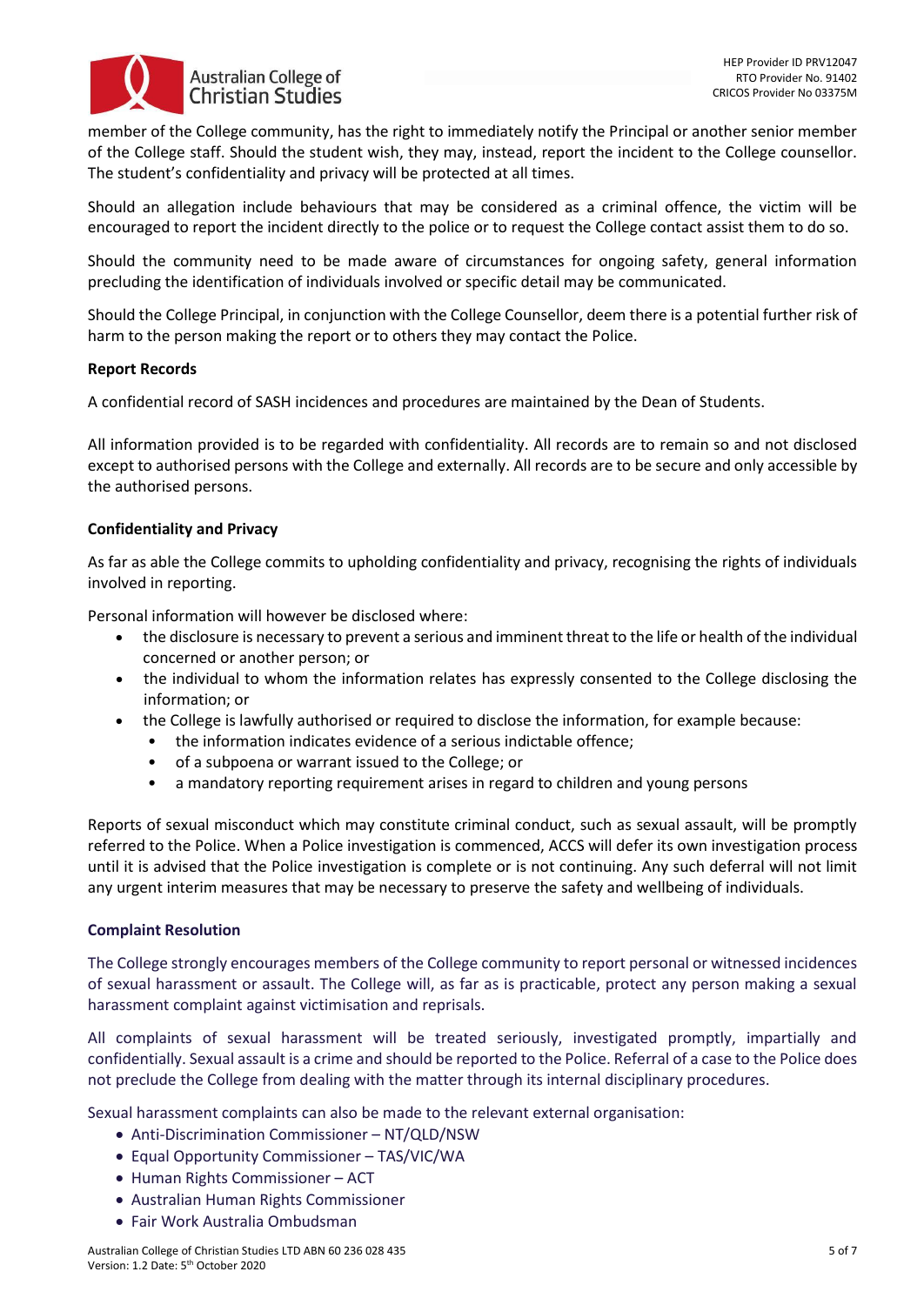

### **Possible Consequences**

Should a reported allegation be proven to involve another member of the College community the College will counsel the offender through a process of suspension or where they are found responsible to exclusion from the College. Ongoing support external to the College will be offered.

### **Procedural Process follows**

- 1. Preventative measures in place
- 2. Monitoring of onsite and online interaction
- 3. Incident report
- 4. First response
- 5. Provision of support and assistance or advice for further support
- 6. In college investigation for all reports
- 7. Response from investigation findings
- 8. Recording of critical incident

### 1800Respect T: 1800 737 732 W: 1800respect.org.au/ ReachOut<https://au.reachout.com/articles/sexual-assault-support> NSW Gov Communities & Justice <https://www.victimsservices.justice.nsw.gov.au/sexualassault> In a non-emergency you can contact the **NSW Police Force Customer Assistance Unit** 13 14 44 **NSW Rape Crisis** 1800 424 017 **NSW Rape Crisis online counselling** [www.nswrapecrisis.com.au](http://www.nswrapecrisis.com.au/) **Child Protection Helpline** 13 21 11 **Lifeline** 13 11 14 **Youthline** (02) 9951 5522

Trained counselling professional or help lines

- [Lifeline](https://www.lifeline.org.au/) on 13 11 14
- [Kids Helpline](http://www.kidshelp.com.au/) on 1800 551 800
- [MensLine Australia](http://www.mensline.org.au/Home.html) on 1300 789 978
- [Suicide Call Back Service](http://www.suicidecallbackservice.org.au/) on 1300 659 467
- [Beyond Blue](https://www.beyondblue.org.au/) on 1300 224 636
- [Headspace](https://headspace.org.au/) on 1800 650 890
- [M](https://au.reachout.com/)[indspot](https://mindspot.org.au/) on 1800 614 434
- [ReachOut](https://au.reachout.com/) at [au.reachout.com](https://au.reachout.com/)
- Mental Health Line on 1800 011 511

# 5 ACKNOWLEDGEMENTS

This policy acknowledges the following resources:

[https://www.teqsa.gov.au/sites/default/files/good-practice-note-preventing-responding-sexual-assault](https://www.teqsa.gov.au/sites/default/files/good-practice-note-preventing-responding-sexual-assault-sexual_harassment-v2-0-web.pdf?v=1600140035)[sexual\\_harassment-v2-0-web.pdf?v=1600140035](https://www.teqsa.gov.au/sites/default/files/good-practice-note-preventing-responding-sexual-assault-sexual_harassment-v2-0-web.pdf?v=1600140035)

UNSW Sexual Misconduct Policy CDU Sexual Harassment Prevention Policy SASH Universities Australia Guidelines Fair Work Australia Ombudsman